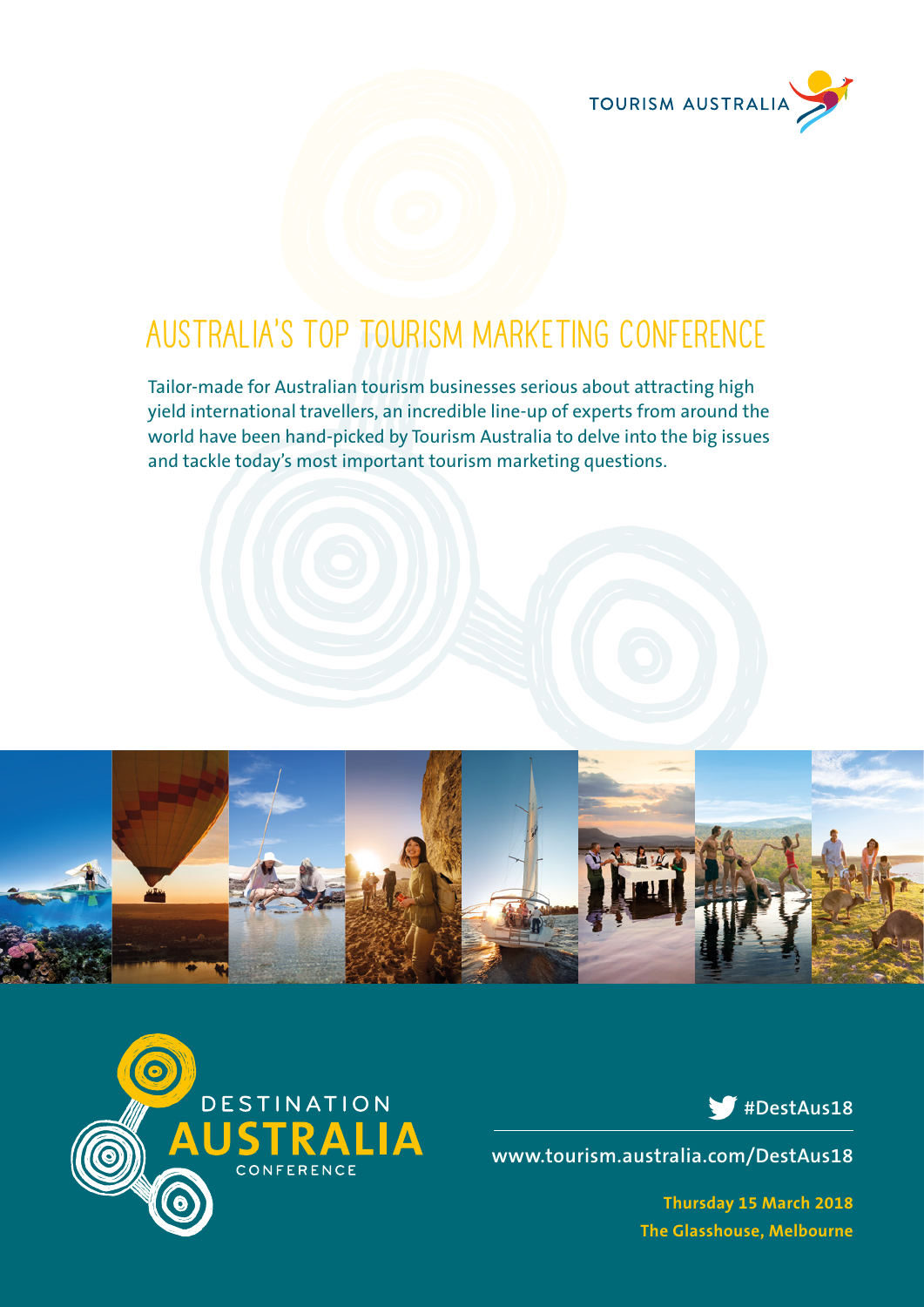# AGENDA **#DestAus18**



| $08:45 - 09:15$ | <b>Registration</b>                                                                                                                                                                                                                                                                                                                                                                                          |                                                                                                                                                                         |
|-----------------|--------------------------------------------------------------------------------------------------------------------------------------------------------------------------------------------------------------------------------------------------------------------------------------------------------------------------------------------------------------------------------------------------------------|-------------------------------------------------------------------------------------------------------------------------------------------------------------------------|
| $09:15 - 09:30$ | Welcome                                                                                                                                                                                                                                                                                                                                                                                                      | <b>GORGI COGHLAN</b><br>Emcee                                                                                                                                           |
|                 |                                                                                                                                                                                                                                                                                                                                                                                                              | <b>GHERAN STEEL</b><br><b>Traditional Land Owner</b>                                                                                                                    |
|                 |                                                                                                                                                                                                                                                                                                                                                                                                              | <b>BOB EAST</b><br>Tourism Australia Chair                                                                                                                              |
| $09:30 - 09:45$ | <b>Opening address</b><br>What policy levers will the Australian Government be using to ensure<br>the continued growth of international tourism?                                                                                                                                                                                                                                                             | THE HON STEVEN CIOBO MP<br>Minister for Trade,<br>Tourism and Investment                                                                                                |
| $09:45 - 10:30$ | Making Australia the most desirable and memorable<br>destination on earth<br>What are Tourism Australia's game changing plans to make Australia<br>the most desired, considered and intended destination to visit by 2020<br>amongst our key inbound markets.                                                                                                                                                | <b>JOHN O'SULLIVAN</b><br>Managing Director,<br>Tourism Australia                                                                                                       |
| $10:30 - 11:00$ | Outlook for the global economy and Australian tourism<br>Are the global economic conditions right for the continued growth of<br>inbound tourism to Australia? And how dramatically does the outlook<br>change across different markets?                                                                                                                                                                     | <b>FELICITY EMMETT</b><br>Senior Economist, ANZ                                                                                                                         |
| $11:00 - 11:30$ | <b>Networking break</b>                                                                                                                                                                                                                                                                                                                                                                                      |                                                                                                                                                                         |
| $11:30 - 12:00$ | Reaching the right customer<br>How can we efficiently and effectively target our international<br>marketing to high value travellers who are most likely to stay longer,<br>spend more and disperse regionally?                                                                                                                                                                                              | <b>ADAM FERRIER</b><br>Founder, Thinkerbell                                                                                                                             |
| $12:00 - 12:45$ | <b>Creating emotional connections</b><br>Making Australia the most desired destination on earth involves<br>emotional connections. How can industry best use Tourism Australia's<br>campaigns and platforms to enhance the customer journey from<br>consideration to researching, booking, experiencing and sharing their<br>Australian holiday?                                                             | <b>PHILLIPA HARRISON</b><br><b>Executive General Manager</b><br>International, Tourism Australia<br><b>LISA RONSON</b><br>Chief Marketing Officer,<br>Tourism Australia |
| $12:45 - 13:30$ | <b>Networking lunch</b>                                                                                                                                                                                                                                                                                                                                                                                      |                                                                                                                                                                         |
| $13:30 - 14:00$ | Using the right digital channels to reach the Chinese traveller<br>Australia is now the fourth most desirable destination for Chinese<br>tourists, leaping up the bucket list from tenth position in just two years.<br>What are the best digital channels to engage with Chinese travellers<br>throughout their journey, from their first engagement all the way<br>through to the crucial step of booking? | <b>NICOLAS CHU</b><br>Chief Executive Officer, Sinorbis                                                                                                                 |
| $14:00 - 14:45$ | Dealing with disruption<br>How can successful businesses adapt to change and not only survive<br>but also thrive through innovation, design and culture change?                                                                                                                                                                                                                                              | <b>CLAUDIA KOTCHKA</b><br><b>Strategy and Innovation Advisor</b>                                                                                                        |
| $14:45 - 15:30$ | <b>Content and storytelling</b><br>How do you build and sustain an always-on content strategy to ensure<br>consistent and effective engagement with your target audiences?                                                                                                                                                                                                                                   | <b>LAURA HENDERSON</b><br>Senior Vice President of Marketing,<br><b>BuzzFeed</b>                                                                                        |
| $15:30 - 16:00$ | <b>Networking break</b>                                                                                                                                                                                                                                                                                                                                                                                      |                                                                                                                                                                         |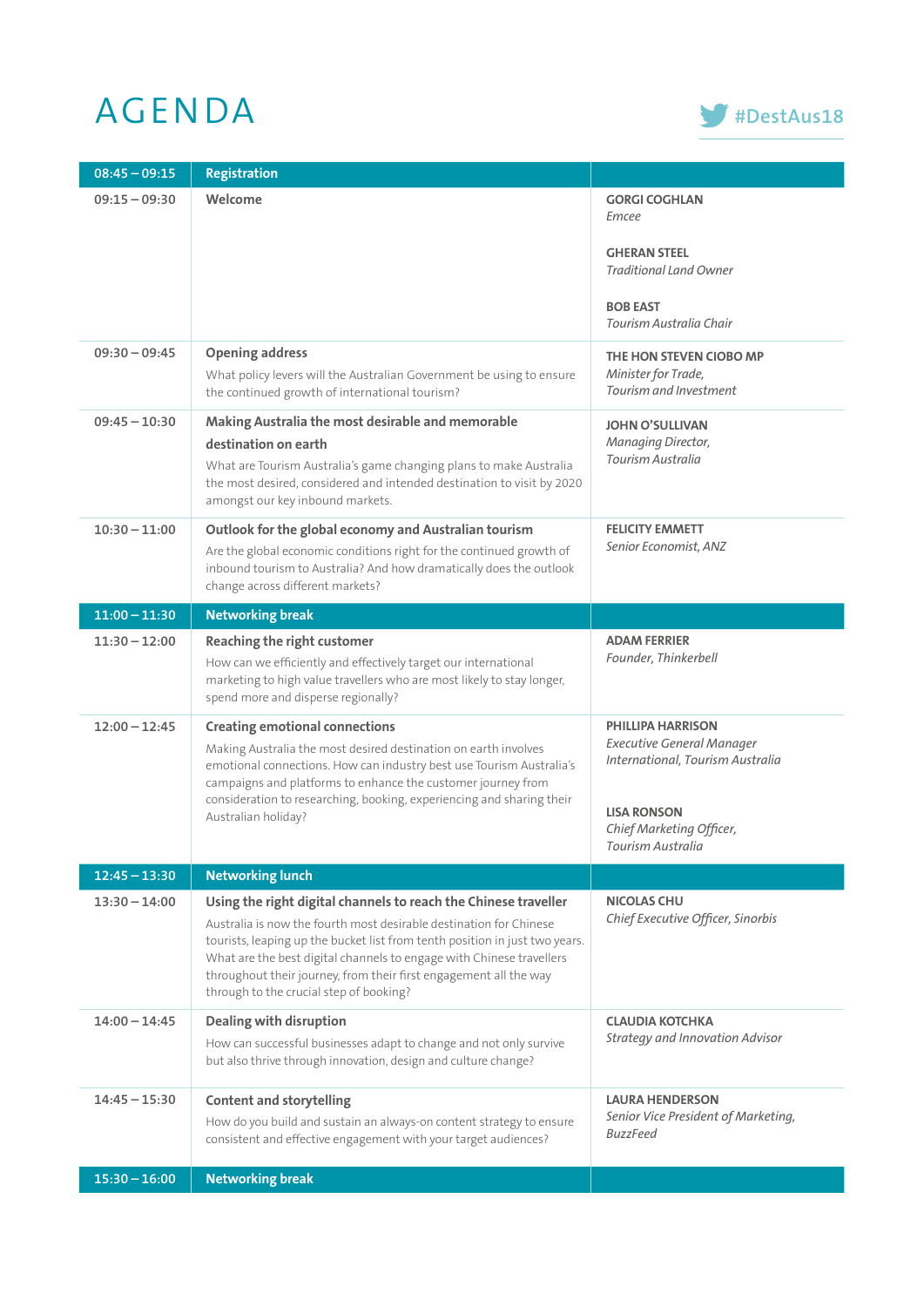### AGENDA CONTINUED



| $16:00 - 16:30$ | Ingredients for international success<br>From hand-making muesli for a few Melbourne cafes and delis, Carolyn<br>Creswell's determination has seen Carman's Kitchen build a strong<br>following in more than 32 countries around the world. What are her<br>ingredients for international success? | <b>CAROLYN CRESWELL</b><br>Founder, Carman's Kitchen                       |
|-----------------|----------------------------------------------------------------------------------------------------------------------------------------------------------------------------------------------------------------------------------------------------------------------------------------------------|----------------------------------------------------------------------------|
| $16:30 - 17:15$ | <b>Creativity and innovation</b><br>How are the world's top brands using innovation to super charge their<br>creative campaigns?                                                                                                                                                                   | <b>DAN GREGORY</b><br>Chief Executive Officer,<br>The Impossible Institute |
| $17:15 - 17:30$ | Wrap up and close                                                                                                                                                                                                                                                                                  | <b>GORGI COGHLAN</b><br>Emcee                                              |
| $17:30 - 19:00$ | <b>Networking drinks</b>                                                                                                                                                                                                                                                                           | <b>CHYKA KEEBAUGH</b><br>Co-founder and Owner, The Big Group               |

## SPEAKERS



#### **GORGI COGHLAN** *– Emcee*

Gorgi's diverse experience in news, current affairs, media, journalism, travel, musical theatre, science, education and professional singing, have made her a valued member of 'The Project' on Network Ten for the past seven years and one of the most well-rounded television presenters in the industry.



#### **GHERAN STEEL** *– Traditional Land Owner & CEO Boon Wurrung Foundation*

Gheran's key focus is on restoring the language, customs and history of the Boonwurrung peoples through sharing his knowledge with the wider Australian community.



#### **BOB EAST –** *Chair , Tourism Australia*

Bob East has more than 20 years' experience in the tourism industry, currently serving as the CEO of the Mantra Group. Mr East's experience includes serving on the boards of Gold Coast Tourism, Tourism Accommodation Australia, Gold Coast Football Club and Tourism and Events Queensland.



#### **THE HON STEVEN CIOBO MP** *– Minister for Trade, Tourism and Investment*

Steven Ciobo was sworn in as the Minister for Trade, Tourism and Investment on 19 July 2016. This is Mr Ciobo's third front bench role in the foreign affairs and trade portfolio. He has previously served as the Minister for International Development and the Pacific, and Parliamentary Secretary to the Minister for Foreign Affairs and Parliamentary Secretary to the Minister for Trade and Investment.



#### **JOHN O'SULLIVAN** *– Managing Director, Tourism Australia*

John O'Sullivan joined Tourism Australia in March 2014 as Managing Director. He joined Tourism Australia from Fox Sports where he was employed as COO. Previously John held executive positions with Events Queensland and Football Federation Australia as well as the Sydney 2000 Olympic and Paralympic Organising Committee and the 1995 Rugby World Cup.



#### **FELICITY EMMETT** *– Senior Economist, ANZ*

Felicity is responsible for analysis and forecasting of key Australian macroeconomic indicators, as well as thematic research on the Australian economy. Felicity has more than twenty years' experience as an economist in financial markets.



#### **ADAM FERRIER** *– Founder, Thinkerbell*

Adam Ferrier is one of Australia's leading consumer psychologists and the founder of Thinkerbell, an agency specialising in research, brand strategy and creative execution. Adam was previously the Founding Partner and Global Head of Naked Communications, one of Australia's most awarded agencies, and is a regular commentator on the Gruen series, Sky News and Ten News.